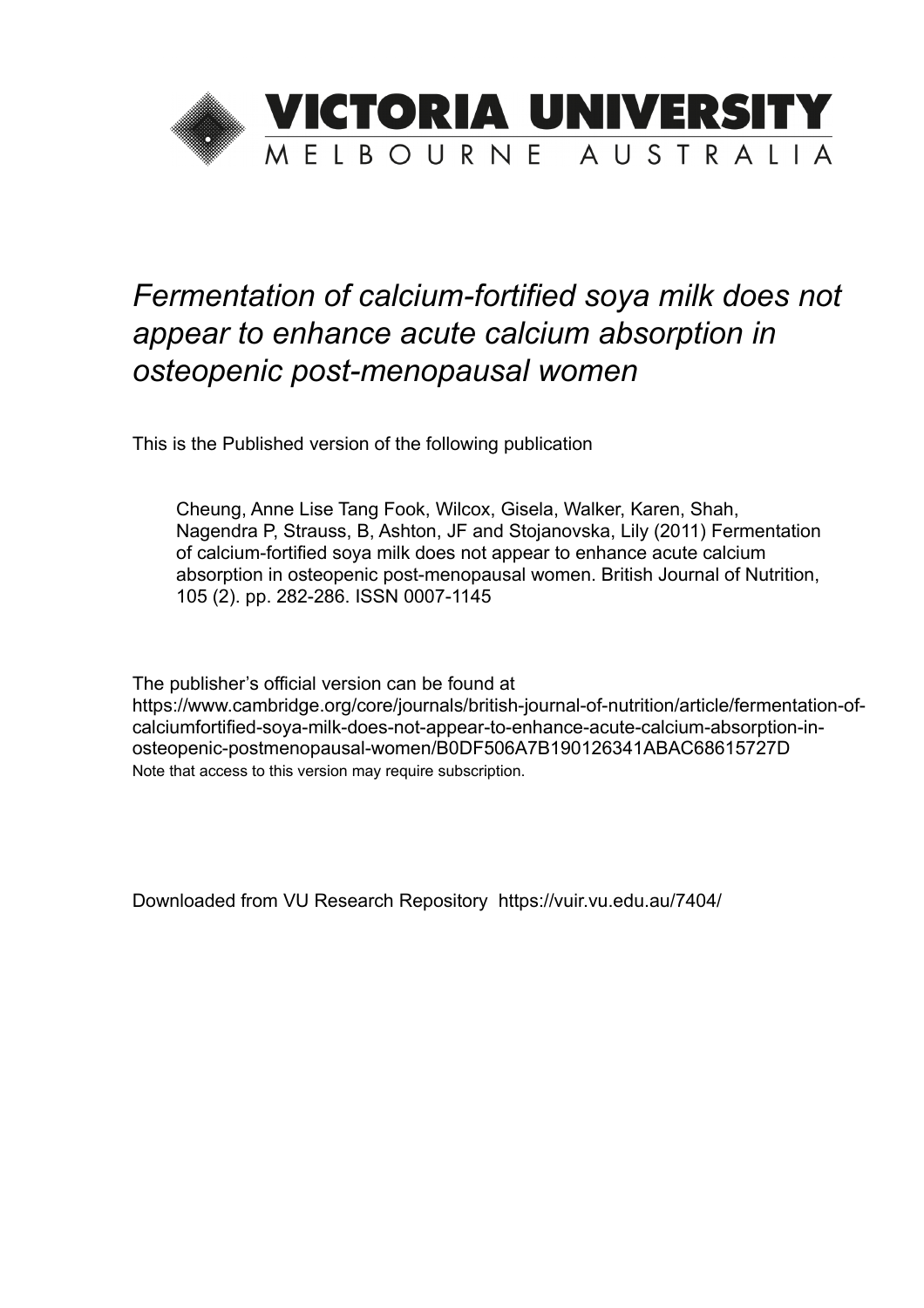## Fermentation of calcium-fortified soya milk does not appear to enhance acute calcium absorption in osteopenic post-menopausal women

Anne Lise Tang Fook Cheung $^1$ , Gisela Wilcox $^{1,2}$ , Karen Z. Walker $^3$ , Nagendra P. Shah $^1$ , Boyd Strauss $^2$ , John F. Ashton<sup>4</sup> and Lily Stojanovska<sup>1</sup>\*

<sup>1</sup>School of Biomedical and Health Sciences, Victoria University, St Albans Campus, PO Box 14428, Melbourne, VIC 8001, Australia

 $^{2}$ Clinical Nutrition and Metabolism Unit, Monash University Department of Medicine, Monash Medical Centre, Clayton, VIC 3168, Australia

 $^3$ Department of Nutrition and Dietetics, Monash University, Clayton, VIC 3168, Australia <sup>4</sup>Sanitarium Development and Innovation, Cooranbong, NSW 2265, Australia

(Received 15 April 2010 – Revised 27 July 2010 – Accepted 1 August 2010 – First published online 21 September 2010)

#### Abstract

Ageing women may choose to drink soya milk to reduce menopausal symptoms. As fermentation enriches soya milk with isoflavone aglycones, its beneficial qualities may improve. To reduce osteoporotic risk, however, soya milk must be Ca enriched, and it is not known how fermentation affects Ca bioavailability. A randomised crossover pilot study was undertaken to compare the Ca absorption of fortified soya milk with that of fermented and fortified soya milk in twelve Australian osteopenic post-menopausal women. The fortified soya milk was inoculated with *Lactobacillus acidophilus* American Type Culture Collection (ATCC) 4962 and fermented for 24 h at 37°C. Ca absorption from soya milk samples was measured using a single isotope radiocalcium method. Participants had a mean age of 54·8 (sp 12·3) years, with mean BMI of  $26·5$  (sp  $5·5$ ) kg/m<sup>2</sup> and subnormal to normal serum 25-hydroxyvitamin D (mean 62·5 (sp 19·1) nmol/l). Participants consumed 185 kBq of <sup>45</sup>Ca in 44 mg of Ca carrier. The mean fractional Ca absorption ( $\alpha$ ) from soya milk and fermented soya milk was 0.64 (sp 0.23) and 0.71 (sp 0.29), respectively, a difference not of statistical significance ( $P=0.122$ ). Although fermentation of soya milk may provide other health benefits, fermentation had little effect on acute Ca absorption.

Key words: Calcium: Soya milk: Fermentation: Post-menopausal women

Soya milk, as a protein-rich drink containing isoflavones, is increasingly consumed in developed countries. Potential benefits include relief from hot flushes, improved lipid profiles, protection against oxidative damage to DNA and, in particular, maintenance of bone health<sup> $(1-3)$ </sup>. Long-term consumption of isoflavones can have bone-sparing effects due to attenuation of bone  $loss^{(3,4)}$ . Little is known on whether fermentation of soya milk will also affect Ca absorption from the small intestine.

Natural soya milk contains approximately 20mg Ca/100ml compared with cows' milk which contains approximately 120 mg Ca/100 ml. Commercially available soya milk is now fortified to the same level as cows' milk by adding fortificants such as calcium phosphate or carbonate. Not all Ca fortificants, however, are equivalent<sup> $(5)$ </sup>. The bioavailability rather than the total content of Ca in soya milk is thus an important issue. Ca bioavailability is improved by the presence of high amounts of soluble Ca in  $food^{(6,7)}$ and by facilitating ionisation of Ca in the digestive system.

One way to potentially enhance the biological activity and nutritional value of soya milk is through fermentation with probiotics. The fermentation of soya milk in vitro with b-glucosidase-producing probiotic bacterial strains allows acetyl-glucoside and  $\beta$ -glucoside isoflavones to undergo enzymatic hydrolysis into biologically available aglycone structures and also increases Ca solubility<sup>(8)</sup>. Aglycones are absorbed faster and in greater amounts than their corresponding glucosides $^{(9,10)}$ .

In addition, probiotics are a living microbial food supplement which may have beneficial effects on symptoms of lactose intolerance, atopic disorders and coeliac disease, and they are useful in the treatment of diarrhoea, ulcerative colitis and irritable bowel syndrome<sup> $(11)$ </sup>. Claims are also

Abbreviations: ATCC, American Type Culture Collection; CFSM, Ca-fortified soya milk.

\* Corresponding author: Professor L. Stojanovska, fax +61 3 9919 2465, email lily.stojanovska@vu.edu.au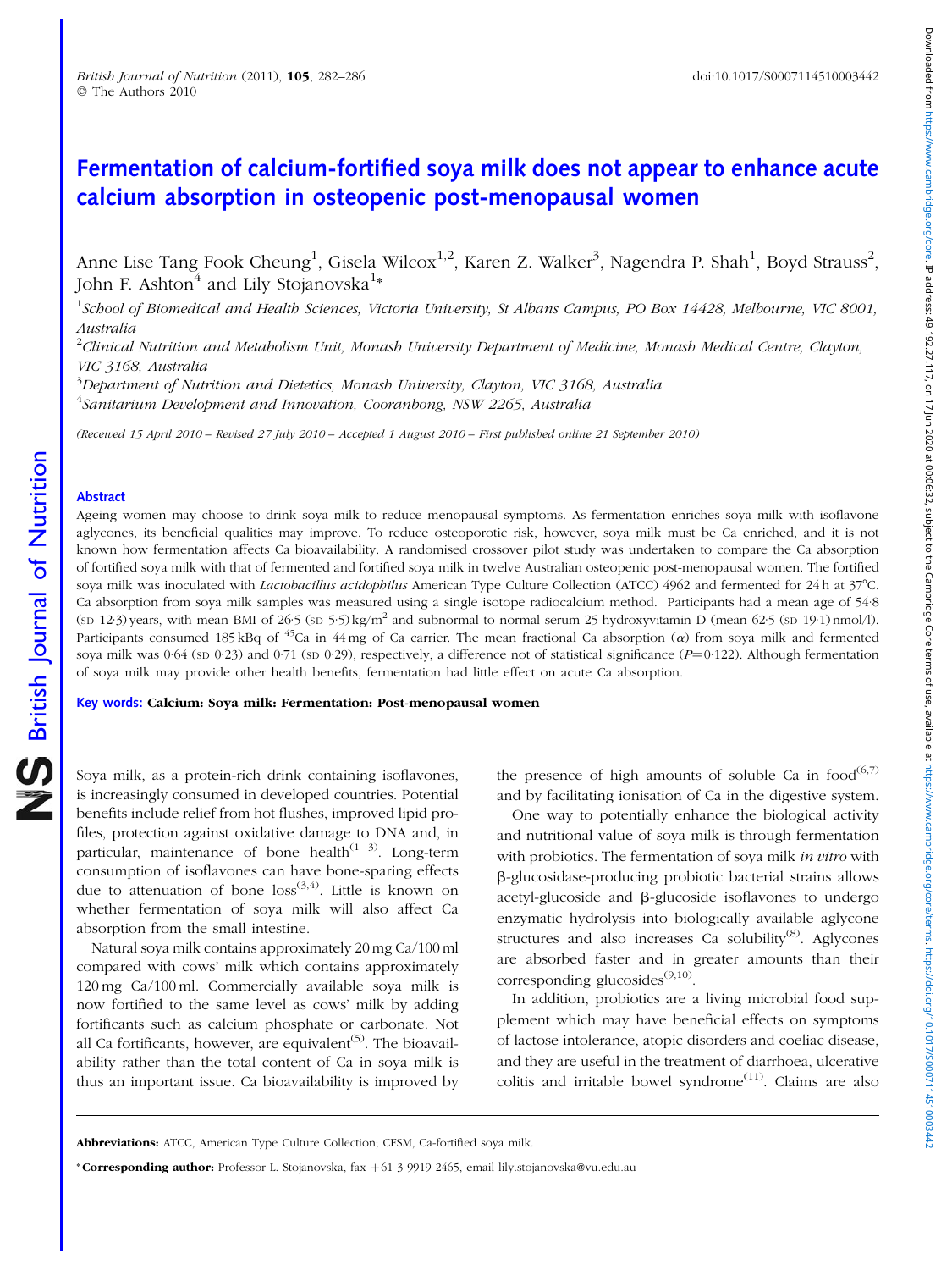made for cholesterol-lowering effects, anti-carcinogenic actions and improved immune function $(12)$ .

Our hypothesis is that fermented soya milk may have greater Ca bioavailability as measured by fractional Ca absorption than an otherwise equivalent non-fermented soya milk.

Post-menopausal women are at high risk of osteoporosis following increased bone loss. In the present study, we have investigated whether fermentation of fortified soya milk improves hourly fractional Ca absorption. A wellestablished crossover radioisotope method was used to compare Ca absorption from Ca-fortified soya milk v. fermented Ca-fortified soya milk in osteopenic but otherwise healthy Australian post-menopausal women.

#### Experimental methods

#### Calcium fortification of soya milk

The Ca-fortified soya milk (CFSM) used in the present study is widely sold throughout Australia (So Good; Sanitarium Health Foods, NSW, Australia). It is made from soya protein isolate (4 %) and has been fortified with a 'proprietary' phosphate of Ca to achieve Ca content similar to that of cows' milk (120 mg/100 ml).

### Labelling of the fortificant with  $45$ Ca after soya milk manufacture

The fortificant present in the CFSM was labelled by adding 1  $\mu$ g of high-specific activity <sup>45</sup>CaCl<sub>2</sub> to a 20 ml amount of soya milk, yielding a tracer concentration of approximately 185 kBq. Labelled CFSM was vortexed continuously for 1 min and then heat-treated ( $90^{\circ}$ C for 30 min) before storing at  $4^{\circ}$ C for 24 h to allow for Ca exchange. The labelled CFSM was then either given after the 24 h exchange as the test drink or fermented before consumption with *Lactobacillus acidophilus* American Type Culture Collection (ATCC) 4962.

#### Bacteria

British Journal of Nutrition

NS British Journal of Nutrition

A pure culture of L. acidophilus ATCC 4962 was obtained from the Victoria University Culture Collection (Werribee, VIC, Australia). Purity was checked by Gram staining before storage at  $-80^{\circ}$ C in 40% glycerol.

#### Fermentation of calcium-fortified soya milk

The probiotic culture L. acidophilus ATCC 4962 was activated through three successive transfers in de Man Rogosa Sharpe broth<sup>(13)</sup> at  $37^{\circ}$ C for 20 h using a 2% inoculum. The labelled CFSM was aseptically inoculated with a  $1\%$  (v/v) inoculum, incubated at  $37^{\circ}$ C for 24 h and stored for a maximum period of  $48 h$  at  $4^{\circ}$ C before consumption.

#### Human study protocol

Twelve osteopenic but otherwise healthy post-menopausal women aged 50–68 years were recruited by advertisement and screened by telephone interview. Women were included if they were post-menopausal non-smokers diagnosed as osteopenic (i.e. with bone mineral density T-score  $-1$  to  $-2.5$  as measured by dual-energy X-ray absorptiometry); were otherwise healthy (no chronic disease by self-report; including gastrointestinal, kidney, liver, parathyroid or CVD); were not taking medications or antibiotics affecting Ca absorption; and had not taken hormone replacement therapy during the preceding 12 months. The participants were required to be lactose tolerant and not allergic to soya. Each completed an eating habit questionnaire (extracted from a FFQ; Australian Cancer Council, VIC, Australia) to assess dietary Ca intake. They were asked to avoid any Ca supplements for at least 4 weeks before and during the study. The present study was conducted according to the guidelines of the 1995 Declaration of Helsinki as revised in Edinburgh, 2000, and all procedures were approved by the Southern Health Human Research and Ethics Committee (project number 07013A). Written informed consent was obtained from all the participants.

#### Test milk drinks for the acute pilot study

Soya milk for the acute study had a tracer concentration of 185 kBq/dose. Each dose comprises 20 ml of the test drink containing a microgram amount of  ${}^{45}$ CaCl<sub>2</sub> (Amersham Biosciences, Rydalmere, NSW, Australia) in a total 44 mg of Ca carrier (20 mg as  $45$ Ca and 24 mg as  $40$ Ca present in the CFSM). Immediately after ingestion of the test soya milk, 200 ml of distilled water was consumed.

#### Study design

The participants arrived at Monash Medical Centre after an overnight fast and were tested for Ca absorption on two separate occasions. Treatments were randomised and given in a crossover design study with a minimum washout between tests of 3 weeks. At each test, the subjects consumed either radiolabelled CFSM or radiolabelled and fermented CFSM. At each visit, bioelectrical impedance was determined (SFB7; Impedimed, Brisbane, QLD, Australia). A 10 ml venous blood sample was collected from an antecubital vein for a baseline sample and for measurement of serum 25-hydroxyvitamin D. Participants then consumed the 20 ml test drink immediately followed by the consumption of 200 ml distilled water. Blood samples were collected after 60 min as described by Nordin et  $al^{(14)}$ . These were centrifuged at  $3500g$  for 10 min, and the activity of  $45Ca$ in 1 ml plasma aliquots was measured using a liquid scintillation counter (Wallac 1410; Perkin Elmer Life Sciences, MA, USA). Fractional Ca  $(\alpha)$  was then calculated<sup>(15)</sup>.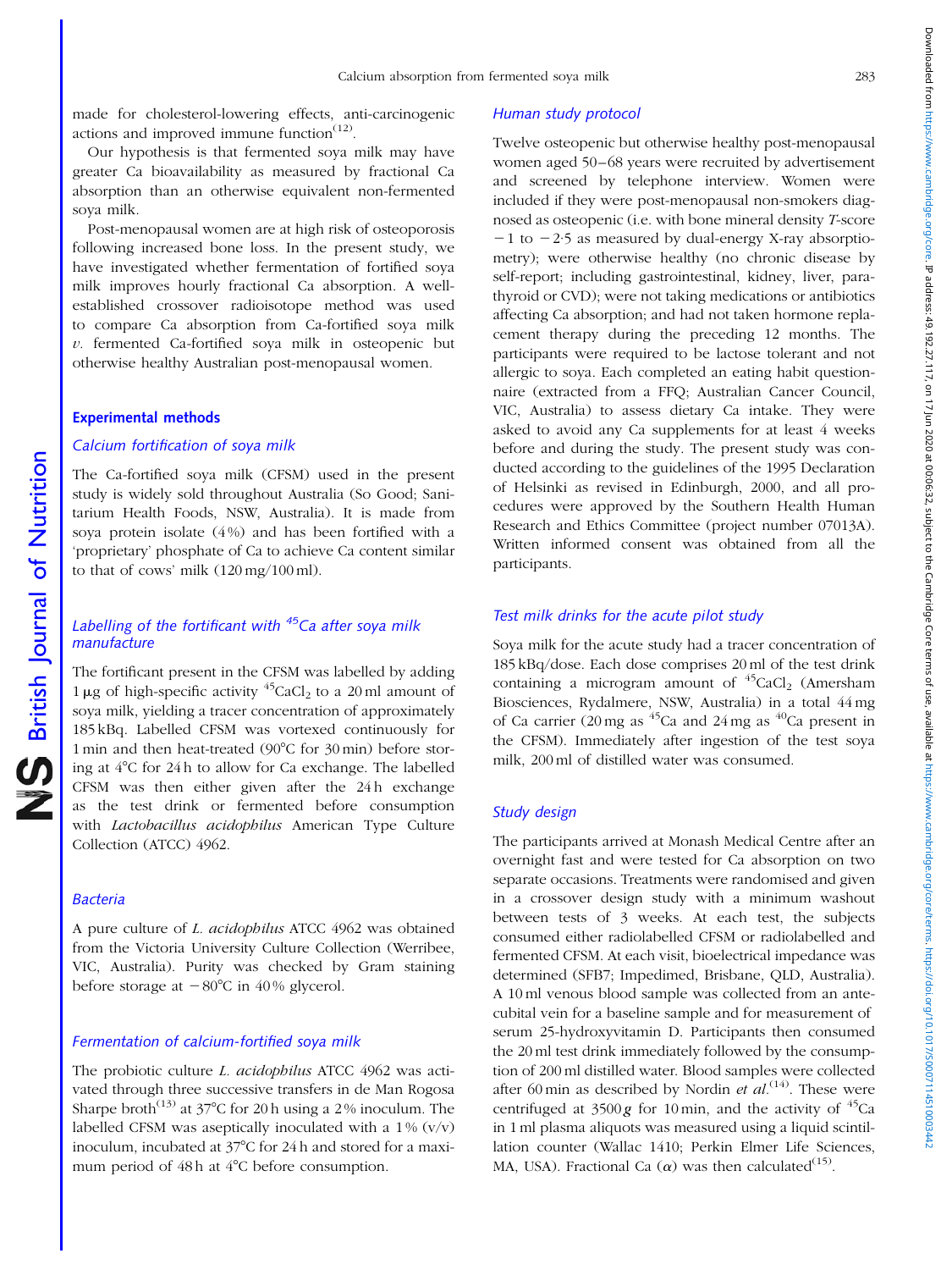#### <span id="page-3-0"></span>Calculation and statistical analysis

The sample of twelve women recruited into this crossover design pilot study provides a probability of 90 % that a treatment difference can be detected at the 5 % level of significance (two sided), if the true difference between the treatments is 15 %. This calculation is based on the assumption that the within-patient SD of the response variable is 10 %. Data from the present study were compared by Student's paired  $t$  test. SPSS for Windows (version 11.5; SPSS Australasia Limited, Melbourne, VIC, Australia) was used for statistical analyses. A P value of  $\leq 0.05$  was considered as significant.

#### Results

British Journal of Nutrition

**S** British Journal of Nutrition

#### Comparison of calcium absorption from calcium-fortified soya milk v. fermented calcium-fortified soya milk

Women in the study had a mean age of  $54.8$  (sp  $12.3$ ) years and were overweight (mean BMI  $26·5$  (sp  $5·5$ ) kg/m<sup>2</sup>). Mean serum 25-hydroxyvitamin D was 62.6 (SD 19.1) nmol/l (range 31–96 nmol/l). Most women had normal levels, but 38·5 % women had vitamin D insufficiency (serum 25-hydroxyvitamin  $D < 50$  nmol/l).

The mean fractional Ca absorption  $(\alpha)$  values for fermented CFSM compared to CFSM were 0·71 (SD 0·29) and 0·64 (SD 0·23), respectively. The mean fractional Ca absorption  $(\alpha)$  of the fermented CFSM was approximately 10 % higher compared with that of CFSM, a difference not of statistical significance  $(P=0.122)$ . The individual differences in fractional Ca absorption between fortified soya milk and fermented fortified soya milk in the participants are shown in Fig. 1.

#### **Discussion**



In vitro studies indicate that fermentation of soya milk with some probiotics may enhance Ca solubility and bioavailability $^{(8,16)}$ . To date, no other studies have examined the

Fig. 1. Fractional Ca absorption from calcium-fortified soya milk  $(\Box)$  and fermented Ca-fortified soya milk ( $\blacksquare$ ) in twelve individual osteopenic postmenopausal women.

effects of fermenting CFSM on Ca absorption in human subjects. In the present study, the participants were not vegetarian, and most of them (77 %) rarely consumed soya milk or soya products. Around one-third (38·5 %) of them regularly had Ca and vitamin D supplements. All performed only low to moderate physical activity. Habitual intake of Ca (by self-report) was moderate, and Ca supplementation was avoided during the study. Ca intake by the participants is, thus, unlikely to have affected the present results; moreover, from the crossover design of the study, each participant acted as their own control.

The study was based on the single isotope radiocalcium absorption test, a robust, well-validated measure of Ca absorption<sup> $(14)$ </sup>. This method would be applicable to other drinks fortified with Ca. The test can be completed over a short-time period, allowing absorption from a segment of small intestine to be followed via a sharp peak of radioactivity<sup> $(17)$ </sup>. The rate of Ca absorption measured by this method correlates strongly with that measured in balance studies and correlates very highly with double isotope Ca absorption tests<sup> $(18)$ </sup>. It is important, however, when employing this method, to use a small Ca load (e.g. 44 mg as here). Higher loads increase absorption time and will reduce test sensitivity. The larger the carrier dose, the more interference during the Ca absorption diffusion process and the less valid the single-isotope procedure $(14)$ . The labelling of the fortificant with  $45$ Ca after soya milk manufacture was shown to have a tracer distribution pattern very similar to that when the fortificant was labelled before the soya milk manufacture, provided a heat treatment was applied<sup> $(19)$ </sup>. In the present study, the soya milk fortificant was also labelled before the fermentation. No studies have indicated negative effects of probiotics on the availability of the  $45$ Ca radioisotope during Ca absorption, although a recent study found that  $Ca<sup>2+</sup>$  plays a positive catalytic role for human gut colonic bacteria $^{(20)}$ .

We have shown that fermenting CFSM with L. acidophilus ATCC 4962 did not improve fractional Ca absorption in twelve osteopenic post-menopausal women. The insignificant effect of fermentation on Ca bioavailability observed may in part reflect our choice of CFSM for fermentation. We have previously demonstrated that the fractional Ca absorption  $(\alpha)$  from the CFSM used in the present study is comparable to that of cows' milk $(19)$ . The fortificant present in this CFSM may already be in its most absorbable form so that fermentation in this case does not significantly improve acute Ca absorption. Optimum Ca absorption  $(\alpha)$  was observed 1h after ingestion of the unfermented soya milk. It remains possible that fermentation will improve Ca absorption in other soya milk drinks where other methods of Ca fortification have been used. It would thus be valuable to repeat the present study with other types of commercially available fortified soya milk.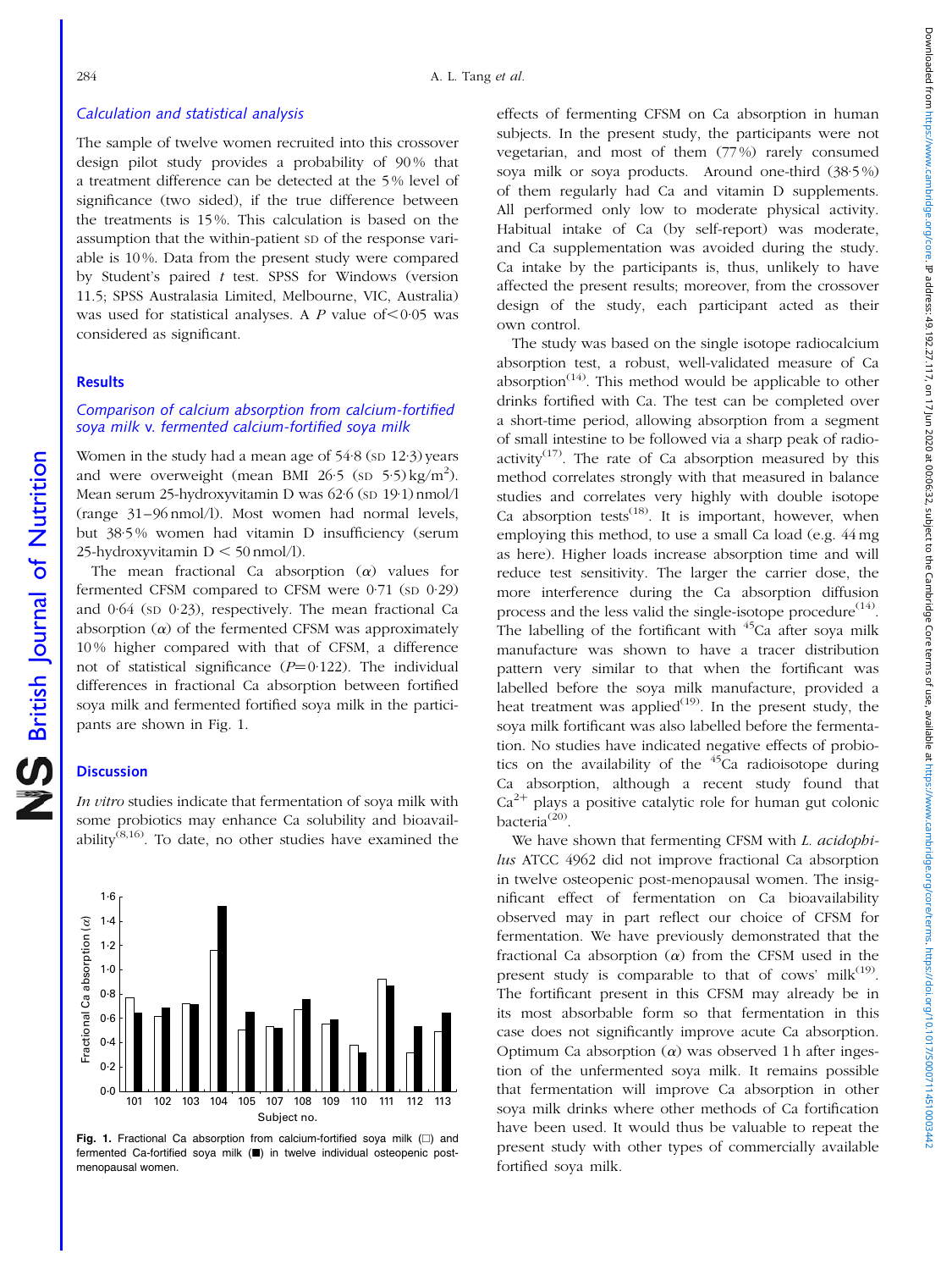Even without change in Ca bioavailability, fermentation may have health benefits as it significantly increases aglycone content (increasing daidzein, glycitein and genistein) $^{(8)}$ . Fermentation also increases the solubility of Ca by decreasing soya milk pH. Moreover, the phytase enzyme produced by some probiotics will hydrolyse phytic acid and IP6-generating myo-inositols with reduced numbers of phosphate groups  $(IP3-IP5)^{(21,22)}$  causing a beneficial effect on Ca bioavailability. In the present study, the CFSM was made from soya protein isolate rather than from a whole soya bean, and even before fermentation, it had minimal phytic acid content.

[Fig. 1](#page-3-0) shows the individual fractional Ca absorption from CFSM to fermented CFSM. Four of the twelve postmenopausal women absorbed Ca from the fermented CFSM better than from the non-fermented CFSM (32, 28, 69 and 31 %, respectively). These women may have come from the approximate one-third of the population who are 'equol producers', a mechanism known to facilitate Ca absorption<sup>(23)</sup>. In further studies, it would be advised to assess equol-producing status via 24 h urine excretion<sup>(23)</sup>. Although our acute study indicates that fermentation of CFSM has no effect on Ca bioavailability under conditions of acute absorption from the small intestine, it cannot rule out the possibility that fermented CFSM facil1itates slower Ca absorption from the large intestine. Post hoc analysis suggests that for adequate statistical power, 174 subjects would be needed for the present study per treatment group. Our pilot study may thus have been underpowered to detect any small difference in bioavailability between the two test drinks. It does not exclude a greater difference with fermentation in different soya milk drinks fortified by other methods. Our findings do not therefore preclude possible benefits on long-term consumption of fermented CFSM on bone health and Ca balance.

British Journal of Nutrition

NS British Journal of Nutrition

In summary, during this acute pilot study, there was no significant improvement on fractional Ca absorption from the ingestion of CFSM fermented with L. acidophilus ATCC 4962 in osteopenic post-menopausal women. Limitations of this randomised crossover pilot study include the sample size of twelve, the use of a test soya milk with relatively high Ca bioavailability in its non-fermented state and the comparison of small-intestinal Ca absorption in the acute setting only, therefore looking at neither differences in colonic Ca absorption nor longer-term Ca accretion with the two test soya milk drinks. To observe a significant improvement in fractional Ca absorption with this particular brand of soya milk, a much larger sample size study would be required. The effects of fermentation might be observed more readily with soya milk of different composition (e.g. whole bean rather than soya protein isolate based) and Ca fortification system. Fermentation of CFSM may also contribute to the potential cumulative long-term benefits on Ca bioavailability and bone health. A longer-term study, over at least 6–12 months, looking at markers of bone turnover and bone mineral densitometry, may be needed to test this hypothesis further.

#### Acknowledgements

We thank members of the Department of Nuclear Medicine, the Body Composition Laboratory from the Monash Medical Centre and the Department of Medicine, Monash University, Victoria, Australia, for their kind support. The present study was supported by the Sanitarium Health Food Company from the Australian Research Council Sanitarium linkage grant funding. A. L. T. F. C. contributed to the overall study from experimental design, collection and analysing of data to writing of the manuscript; G. W., K. Z. W., N. P. S., J. F. A., B. S. and L. S. conceived the idea, designed the experiment and helped with data interpretation and editing of the manuscript; J. F. A. is currently employed by the Sanitarium Health Food Company, Australia. The sponsors of the study and the authors had no conflict of interest.

#### **References**

- 1. Lydeking-Olsen E, Beck-Jensen JE, Setchell KDR, et al. (2004) Soymilk or progesterone for prevention of bone loss. *Eur J Nutr* 43, 246–257.
- 2. Setchell KDR & Lydeking-Olsen E (2003) Dietary phytoestrogen and their effect on bone: evidence from in vitro and *in vivo* observational, and dietary intervention studies. Am J Clin Nutr 78, Suppl. 3, 593S–609S.
- 3. Atkinson C, Compston JE, Day NE, et al. (2004) The effects of phytoestrogen isoflavones on bone density in women: a double blind, randomized, placebo-controlled trial. Am J Clin Nutr 79, 326–333.
- 4. Chen YM, Ho SC, Lam SSH, et al. (2003) Soy isoflavones have a favorable effect on bone loss in Chinese postmenopausal women with lower bone mass: a double-blind, randomized, controlled trial.  $J$  Clin Endocrinol Metab  $88$ , 4740–4747.
- 5. Heaney RP, Rafferty K & Bierman J (2005) Not all calciumfortified beverages are equal. Nutr Today 40, 39–44.
- 6. Schroder BG, Griffin IJ, Specker BL, et al. (2005) Absorption of calcium from the carbonated dairy soft drink is greater than that from fat-free milk and calcium-fortified orange juice in women. Nutr Res 25, 737–742.
- 7. Theobald HE (2005) Dietary calcium and health. Nutr Bull 30, 237–277.
- 8. Tang AL, Shah NP, Wilcox G, et al. (2007) Fermentation of calcium-fortified soymilk with lactobacillus: effects on calcium solubility, isoflavone conversion, and production of organic acids. J Food Sci 72, 431–436.
- 9. Izumi T, Piskula MK, Osawa S, et al. (2000) Soy isoflavone aglycones are absorbed faster and in higher amounts than their glucosides in humans. *J Nutr* 130, 1695-1699.
- 10. Kano M, Takayanagi T, Harada K, et al. (2006) Bioavailability of isoflavones after ingestion of soy beverages in healthy adults. J Nutr 136, 2291–2296.
- 11. Gibson GR, Rastall RA & Fiuller R (2003) The health benefits of probiotics and prebiotics. In Gut Flora, Nutrition,